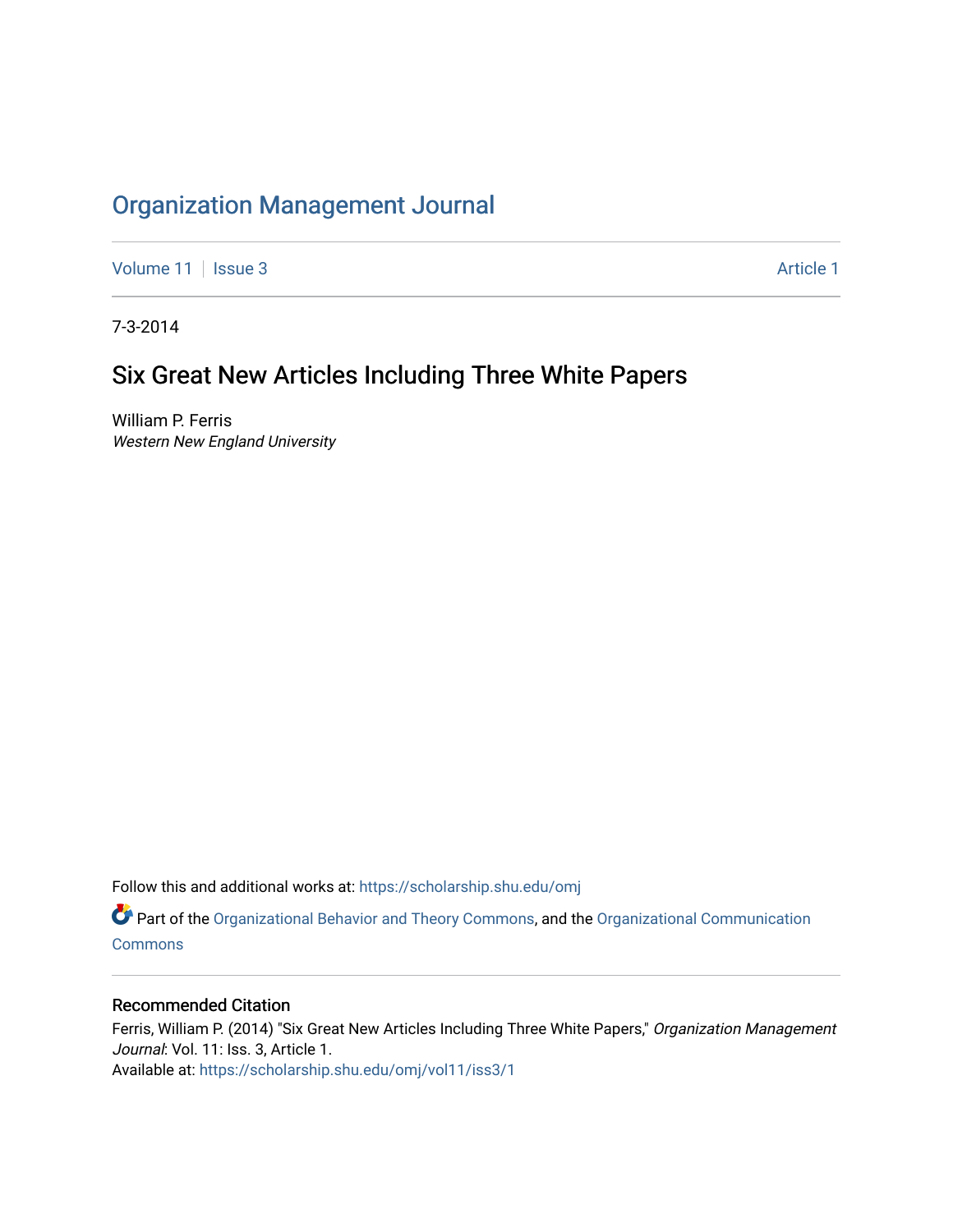### **EDITORIAL**

## **Six Great New Articles Including Three White Papers**

#### <span id="page-1-0"></span>**William P. Ferris[1](#page-1-0)**

*Editor-in-Chief* <sup>1</sup>*College of Business, Western New England University, Springfield, Massachusetts, USA*



In this issue, we are pleased to lead with a special section series of three White Papers capably facilitated and edited by special section co-editor Ted Peters, past president of the Eastern Academy of Management and official sponsor of this journal. Regular readers of these pages will remember that when past presidents are so motivated, we are pleased to invite them to create a special series of White Papers on significant subjects we think would be of high interest to the readership. The articles usually cover the past and present state of a particular subfield or interest area and a guided vision of the future in that field. Unofficially, they belong in our Linking Theory & Practice corner.

The first of the White Papers has been authored by Frank Shipper, Charles C. Manz, Bill Nobles, and Karen P. Manz, and is entitled "Shared Entrepreneurship: Toward an Empowering, Ethical, Dynamic, and Freedom-Based Process of Collaborative Innovation." In it, Shipper and colleagues present the concept of "shared entrepreneurship," which they contend is a model of organizational structure that produces much better results than the more traditional command-and-control models. It involves an "empowering, ethical, dynamic, and freedombased process of collaborative innovation." They call upon 25 years of experience with companies using elements of this approach to document the effectiveness of the principles of shared entrepreneurship, which cluster around peer management and feedback approaches, mentoring, and team bases for compensation and power. Through a series of interviews, the authors document their identification of the strategy and proceed to connect it with some academic literature around organization culture and strategy. Companies highlighted as using shared entrepreneurship include Southwest Airlines, NUCOR, and W. L. Gore, among others.

The second White Paper is by Peter Arsenault and Sue R. Faerman of SUNY–Albany and is entitled "Embracing

Paradox in Management: The Value of the Competing Values Framework." It derives from previous research—much of which Faerman had participated in as a co-author, and which is listed in her reference section—in which the quadrants of the key figure in the framework compare the human relations, open systems, internal process, and rational goal values models across axes of internal–external focus and control– flexibility. The current article goes beyond consideration of the paradoxes between the quadrants of the competing values framework, and introduces the new notion of paradox within the quadrants.

In the third White Paper, Peters joins Jeff Nesteruk to write the article "Management as a Liberal Art: The Legacy of the Hartwick Humanities in Management Institute." This article recounts the founding and development of the Hartwick Institute, led by the able hand of founder John Clemens, longtime Hartwick professor. While several different professors spread around different universities and colleges had begun to use classical and even modern literature to help illustrate management theories, especially humanistic management theories, Clemens devoted a singular energy to doing so through establishment of the Hartwick Institute. Along with Doug Mayer, his dedicated colleague at Hartwick, he produced many "casebooks" with helpful instructor material on how to use classics from Greek literature, Shakespeare, and world literature in general in the management classroom. Professor Clemens has now retired and the Hartwick Institute's future is uncertain, but not its legacy. Peters and Nesteruk chronicle key elements of the history of the use of literature in management education since the 1980s and offer their conclusion that this pedagogy is only going to become stronger in the future, with the Hartwick Institute having played a major role in its establishment.

The next two articles in this issue come from the Teaching  $\&$ Learning (T&L) section. The first, "The Effects of Group-Level and Individual Contributions on Business Simulation Team Performance" by Kristin Backhaus and Karl Heiner, examines the effect of star performers in student teams. As the authors hypothesize, the performance of the star member is highly

Address correspondence to William P. Ferris, Professor of Management, College of Business, Western New England University, 1215 Wilbraham Road, Springfield, MA 01119, USA. E-mail: omj@wne.edu